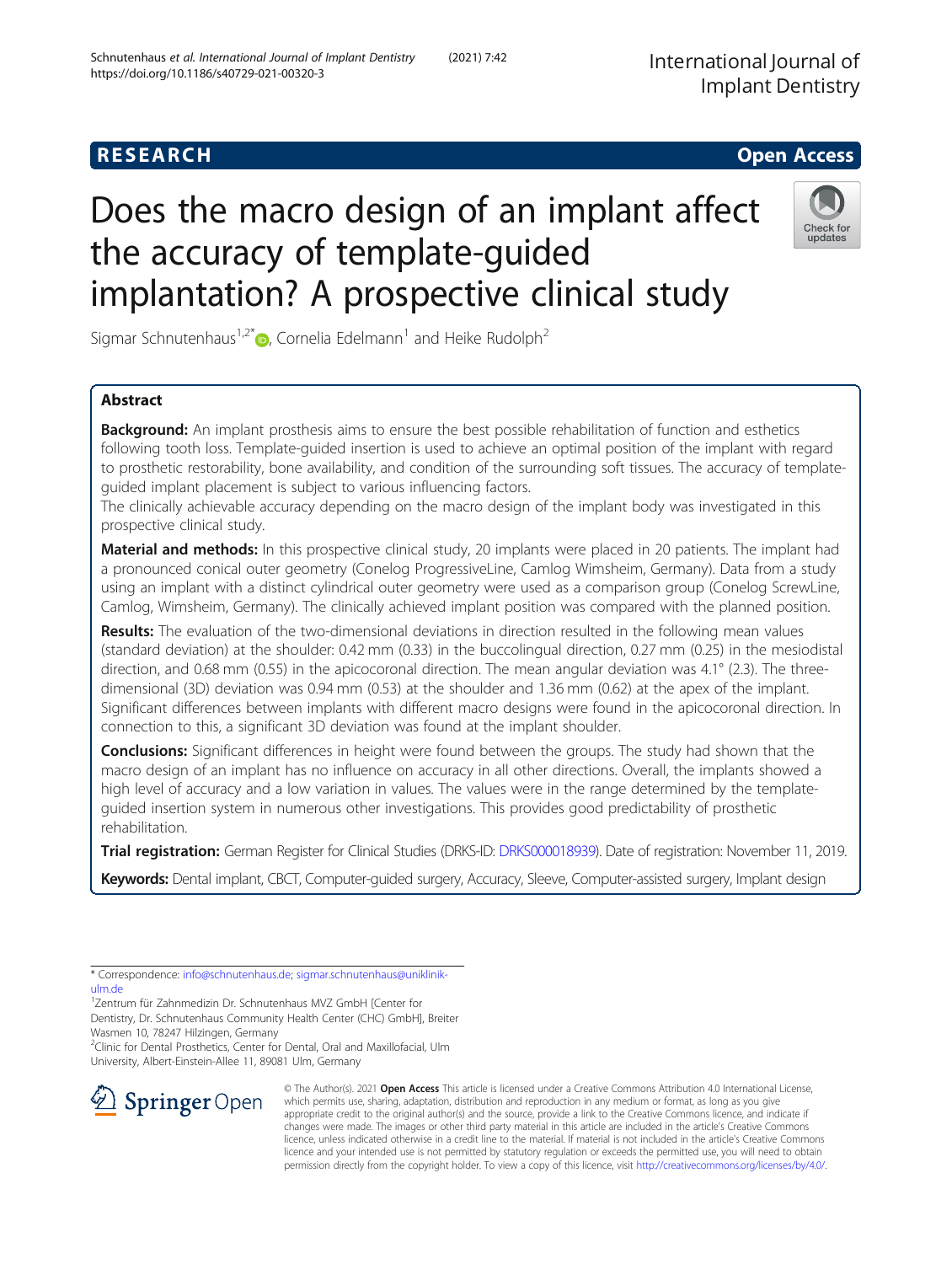## Background

The objective of implant-prosthetic restoration is to replace the lost teeth with a predictable and durable restoration in terms of function, as well as esthetics. Three-dimensional (3D) planning opens up possibilities to determine the optimal position and number of implants. For a successful implant prosthesis, it is crucial that the prosthetic goal be defined in terms of function and esthetics, on the basis of this 3D plan. Anatomically adjacent structures should be considered in 3D planning [[1\]](#page-7-0), which could then be implemented using computerassisted surgical procedures.

Template-guided implant placement has proven to be a reliable static computer-assisted surgical method. A further dynamic procedure is real-time navigation [\[2](#page-7-0), [3](#page-7-0)].

The proven procedure of conventional freehand implantation clearly shows greater inaccuracies during implant insertion compared to template-guided implantation [[4](#page-7-0)–[7\]](#page-7-0). Tahmaseb et al. reviewed 20 clinical studies regarding the accuracy of statically navigated implant placement. The mean deviation was found to be 1.2 mm at the implant shoulder and 1.4 mm at the implant tip, while the mean angular deviation was 3.5° [[8\]](#page-7-0).

Significant differences in accuracy were found when comparing fully guided and pilot drill-guided computerassisted implantations. Fully guided procedure showed significantly more accurate results with respect to clinically relevant parameters, such as angular deviation, deviations at the implant shoulder, and the apex [\[9,](#page-7-0) [10\]](#page-7-0).

In a randomized clinical trial, Varda et al. compared the deviations resulting from freehand implantation and computer-assisted implantation procedures using drilling templates. For implantations with sleeve-guided drilling templates, an average angular deviation of 3.04° with a range of 0.4°–6.3° was observed, whereas in a freehand procedure, the mean value reached 7.03° ranging between  $0.7^{\circ}-21.3^{\circ}$  [[9](#page-7-0)]. Large deviations with respect to 3D position and angle have a direct influence on the prosthetic sustainability of the implants.

Numerous studies on guided implant placements have attempted to determine factors that affect the accuracy of the procedure. The manufacturing process for the drilling template can have an impact on the accuracy of the implant placement. Several studies have reported the influence of additive printing and subtractive processes, as well as of the materials used in these processes [[11](#page-7-0)–[13\]](#page-7-0).

The surgeon's experience could have a possible influence on the accuracy achieved in a procedure. However, the use of static computer-assisted surgery appears to be only slightly dependent on the surgeon's experience [\[14](#page-8-0)]. A learning curve that leads to better results when preparing the implant bed could not be demonstrated in a clinical study [[15\]](#page-8-0). However, it can be shown that the experience of the user in positioning the template has a significant influence on the accuracy [\[16](#page-8-0)]. Several studies have discussed the influence of the drill sleeve on accuracy  $[17-19]$  $[17-19]$  $[17-19]$  $[17-19]$ ; the design of the drill sleeve was found to be a cofactor in accuracy.

The support of the template demonstrates a significant effect on the accuracy, as evidenced in clinical studies wherein bone-supported, mucosa-supported, and toothsupported guides have resulted in significantly different outcomes [[20](#page-8-0)]. For example, mucosa-supported templates show a significantly lower precision when compared to bone- or tooth-supported templates [[20,](#page-8-0) [21\]](#page-8-0).

The surgical approach may also have an impact on the precision of implant placement. In a fully guided procedure with a flapless approach, significantly more accurate implant positions could be achieved compared to open flap procedures [[22\]](#page-8-0). On the other hand, in semi-guided procedures, it has been shown that implants placed under direct visual control achieve a more precise position [[23\]](#page-8-0).

Various anatomical features have been cited as possible factors affecting accuracy. Bone hardness has a marked influence on the correlation between planned and achieved implant positions [\[24,](#page-8-0) [25](#page-8-0)]. A clinical study demonstrated that the type and size of the edentulous jaw areas had no influence on accuracy [\[26\]](#page-8-0). Several studies have assessed whether implant insertion in the upper or lower jaw is a significant factor [[4](#page-7-0), [22](#page-8-0), [26](#page-8-0)].

Few studies have directly compared different implant systems in guided implant placement. An in vitro study showed that the accuracy depends on the implant system [[27](#page-8-0)]. Clinical experience shows that deviations in direction can be deliberately performed during implant placement, particularly with powerful self-tapping implant systems. It can thus be assumed that the macro design of the implant can also influence the achieved accuracy.

In summary, template-guided implantation appears to be largely independent of the anatomical situation, whereas the procedures and technical aspects of implantation have a clear influence.

The objective of this prospective clinical study was to determine the dependent factors of the accuracy of template-guided implant placement after 3D planning. The aim of this study was to clarify whether the macro design of an implant has an influence on accuracy.

## Material and methods

## Patients

Twenty patients were included in this prospective clinical study. Patients were recruited following registration of the study with the German Clinical Trials Register (DRKS-ID: DRKS000018939) and approval by the responsible ethics committee of the State Medical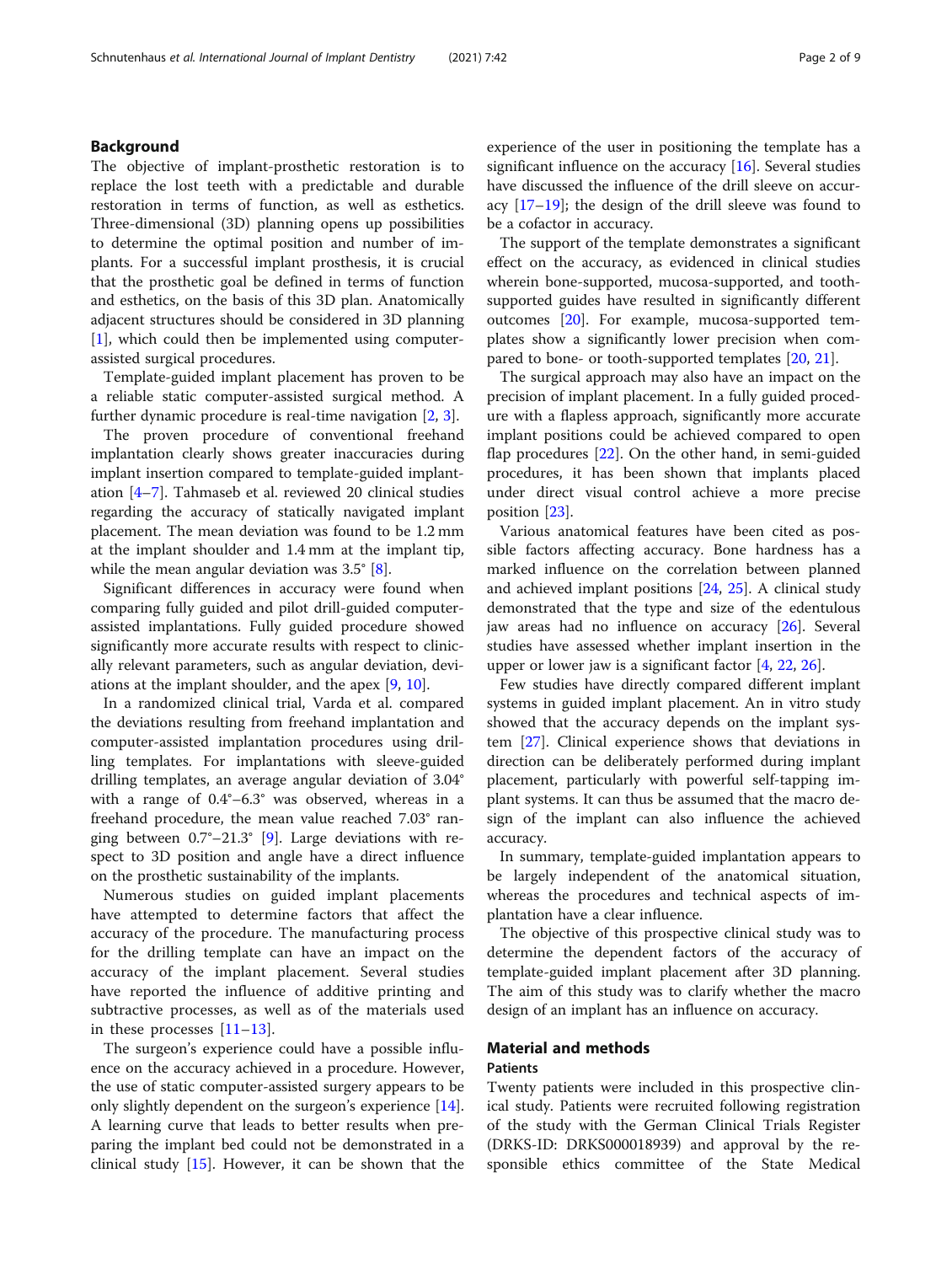Association of Baden-Württemberg, Germany (Application No.: F2019-057-z). Implants were placed during the period from February 2020 to July 2020. Patients' data were collected in the practice of PD Dr. Schnutenhaus in Hilzingen (cooperating partner of the Clinic for Dental Prosthetics, Ulm University Hospital). In cases where multiple implants were to be placed in a patient, a test implant was specified to maintain independent values. After planning the position and number of implants, the test implant was determined preoperatively by randomization using the randomization function in Excel (Microsoft Corporation, Redmond, WA, USA).

The following criteria were formulated for inclusion in the study:

Inclusion criteria:

- Submission of written informed consent
- Restoration of at least one missing tooth using an implant
- At least five residual teeth in the affected jaw

## Exclusion criteria:

- People under 18 years or people without legal capacity
- Use of a template for implant placement is not possible (restricted mouth opening)
- Necessary additional augmentation requirements
- Heavy smoker  $(>10$  cigarettes/day)
- Immediate implant placements
- Intake of bisphosphonates
- Pregnant women
- Alcohol and/or drug abuse
- Patients with infectious diseases, such as hepatitis, HIV, or AIDS
- Poorly controlled diabetes mellitus

## Planning

After obtaining written informed consent from the patients, cone beam computed tomography (CBCT) was performed (Gendex CB500, Gendex Dental Systems. Des Plaines, USA). The image was acquired with a constant 0.2 voxel resolution. For implant planning, an alginate impression of the concerned jaw was made to fabricate a diagnostic plaster model for each patient followed by a prosthetic wax-up, which was then optically scanned (3Shape Scanner D 700 3Shape A/S, Copenhagen, Denmark). The 3D implant planning was performed with the implant planning software SMOP (Swissmeda AG, Baar, Switzerland). This made it possible to overlay the CBCT data with the standard tessellation language (STL) data sets of the patient models using the corresponding program function of the planning software. The optimal implant position was determined based on

the information regarding the availability of bone, planned prosthetic restoration, and condition of the soft tissues. This implant planning was then saved as an interface data record. Using this plan, the optimal implant position was defined. All planning steps and the subsequent implant placement were performed by the same practitioner (SiS). Based on this plan, a drilling template was designed by an external service center (Camlog Dedicam, Wimsheim, Germany). The design data of the drilling templates were then sent to the dental laboratory in the clinic. For the fabrication of the drilling template, it was stipulated that tooth-support had to be carried out. All drilling templates were fabricated by the same dental technician using a 3D printer (Version 3, Formlabs Inc., Somerville, MA, USA). The templates were cleaned and post-cured according to the manufacturer's instructions. After inserting the respective drill sleeves, the templates were sterilized in the steam sterilizer and made available to the surgeon in a shrink-wrapped condition.

## Implantation

All implants were placed by an experienced surgeon (SiS). Surgical procedures were performed with local anesthesia. After elevating the mucoperiosteal flap, the implant bed was prepared according to the manufacturer's protocol. To reduce other influencing factors, the procedure was completely template-guided, including the insertion of implant.

## Registration of the implant position

All implants were provided with fixed dentures. For prosthetic restoration, the clinical situation was recorded three months  $(\pm 2$  weeks) post-implantation using an individual tray, impression post, and addition silicone impression material (imprint Quick, 3 M Espe, Seefeld, Germany). All impressions were made by one operator (SiS). After disinfection, the impression was transferred to a plaster model by a dental technician. The impression post was then supplemented with a screwed-on analogous implant and the impression was digitized (3Shape Scanner D 700, 3Shape A/S, Copenhagen, Denmark).

Overlay data sets were created using the Geomagic Studio program (Version 9, Geomagic, NC, USA). All data were consecutively analyzed in terms of location and time by an investigator, regardless of their generation. The data records of the digitized implant impressions were exported as interface files in STL format. The latter represented the clinically achieved implant position. The 3D interface dataset of the implant planning exported from the planning program (SMOP) served as the reference data set.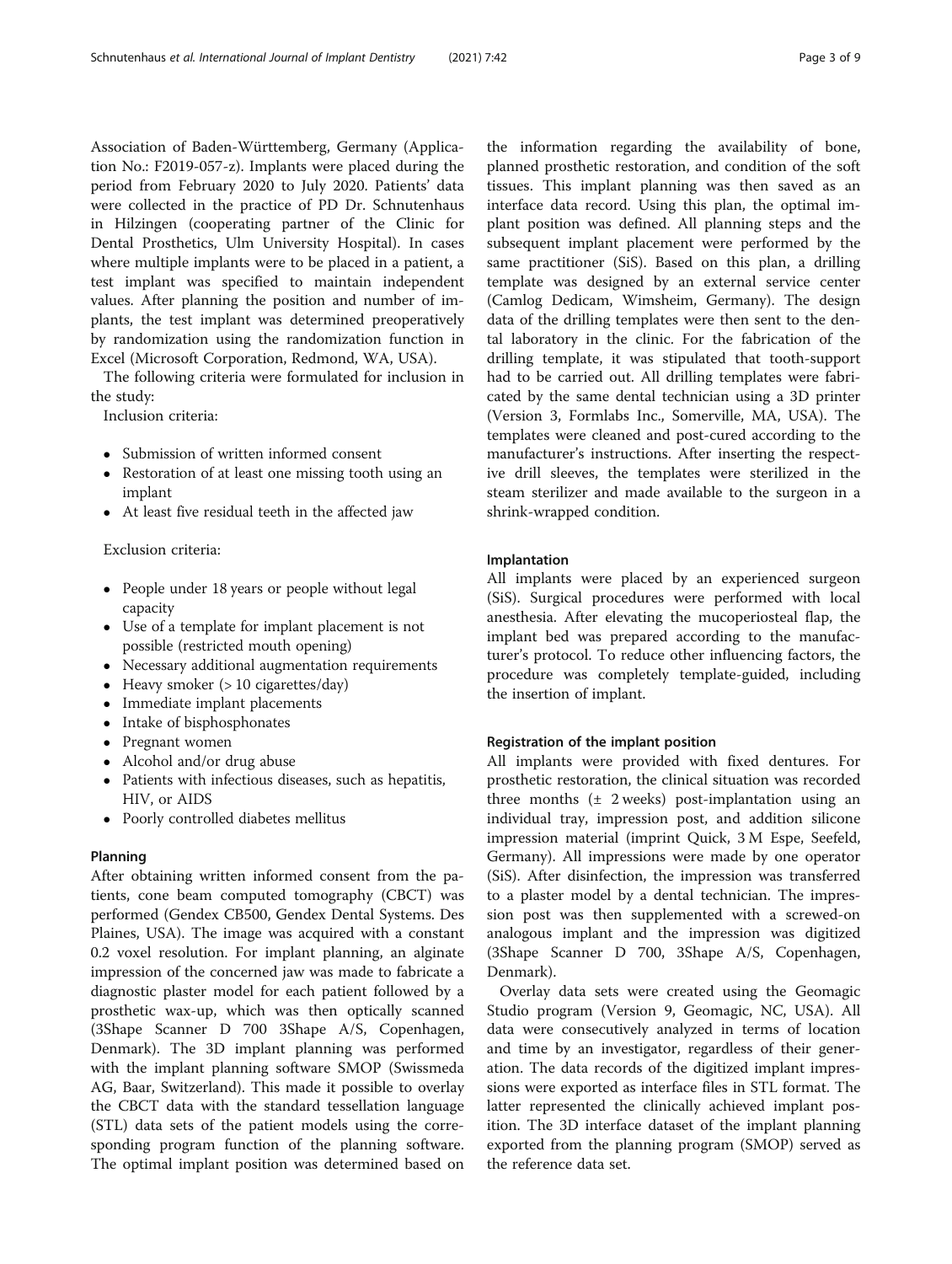Data sets were reduced to a defined structure, the unchangeable hard tooth substance, in order to exclude errors due to soft tissue changes or deviating implant positions.

For the planned analysis of the distance and angle deviations, the use of auxiliary constructs was necessary, which reflected the exact planned position of the implant and the clinically achieved implant position. It was created with the aid of the Surfacer 10.6 program (Imageware, Ann Arbor, MI, USA) using simple geometric shapes. The auxiliary constructs were adapted to the respective implant lengths and diameters and then loaded into the Geomagic Studio program for assignment. Thus, it could be ensured that the axis end points and the axis deviation of the implant positions could be determined in a standardized manner for further analysis. This methodology has already been extensively used and described by Schnutenhaus et al. [\[28](#page-8-0)].

The assigned auxiliary constructs, which reproduced the key data of the 3D information of the planned and clinically achieved implant position, were loaded into the Surfacer 10.6 Imageware program for further analysis.

## Analysis of the implant position

The metric analysis included the following measurements (Fig. 1):

 Three-dimensional deviation: the 3D deviation of the midpoints between the planned implant position and clinically achieved implant position, measured at the implant shoulder and apex (corresponding to the Euclidean distance).

- Apicocoronal deviation (height difference): vertical spatial offset measured at the center of the implant shoulder.
- Axis deviation: angular deviation of the implant axes from planned and clinically achieved implant position.
- Two-dimensional (2D) deviation in the mesiodistal and buccolingual directions measured at the implant shoulder and axis.

The measurement method was based on the principle of Tahmaseb et al. [[29\]](#page-8-0) to enable better comparability with current and future studies.

## Comparison group

The test implant (Conelog ProgressiveLine, Camlog Wimsheim, Germany) had a pronounced conical outer geometry. The present study compared the influence of the external geometry with a more cylindrical implant body (Conelog ScrewLine, Camlog, Wimsheim, Germany) (Fig. [2\)](#page-4-0).

The data of the comparison group was extracted from a previous study [[25](#page-8-0)].

## Power calculation

Since there was no available data from studies on the influence of different macro designs of implants on

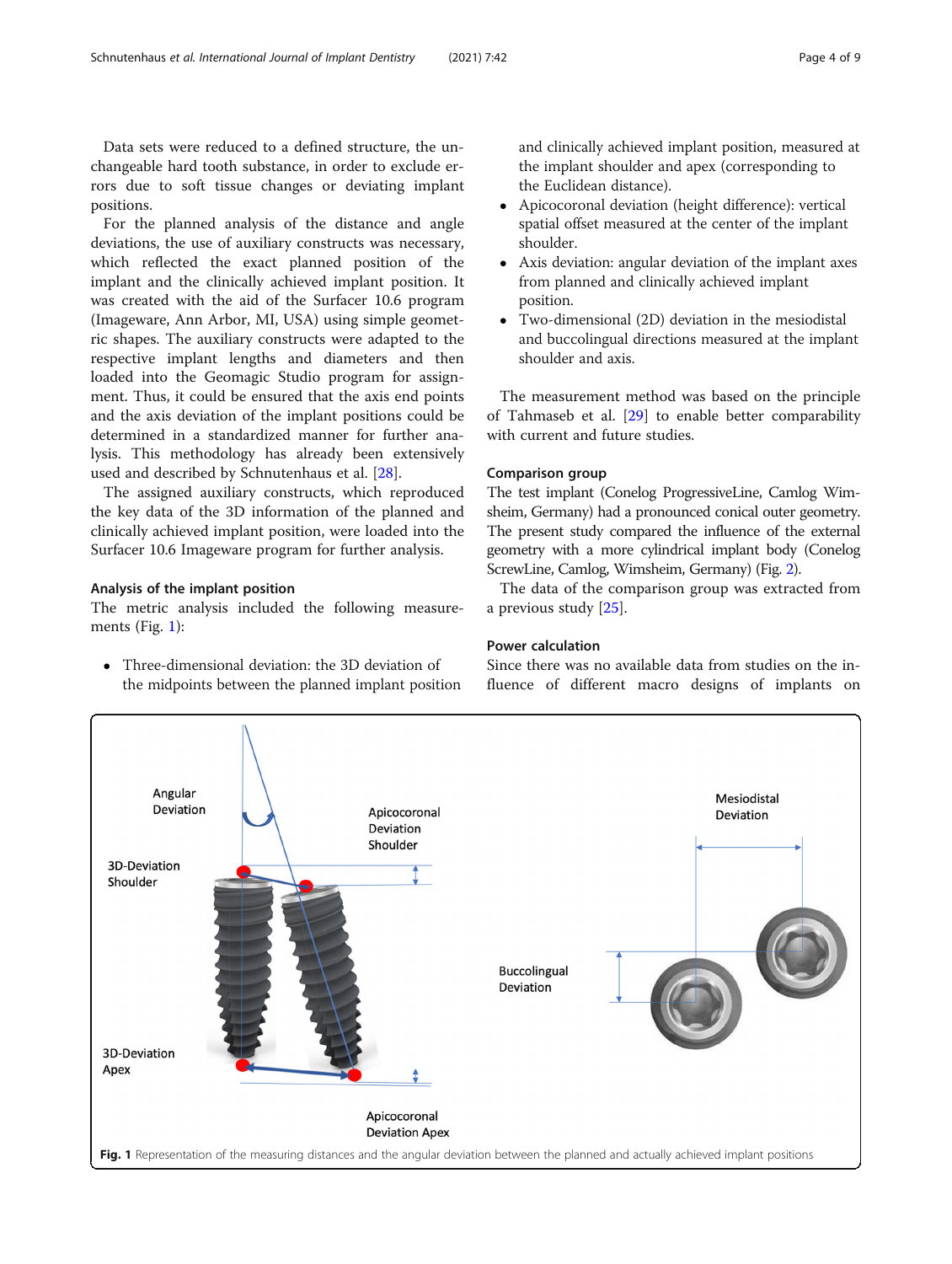<span id="page-4-0"></span>

accuracy, the power analysis was performed from our own data on the influence of different drilling templates, to estimate the sample size [[28,](#page-8-0) [30](#page-8-0)]. The minimum required sample size of 9–15 implants according to the platform, apex, and angle deviation was calculated using a statistical software (G\*Power software version 3.1. Erdfelder, Faul & Buchner, 1986) for the Mann-Whitney  $U$  test with 80% of study power and a significance level  $(\alpha)$  of 0.05.

#### Statistical analysis

The mean values, standard deviations, 95% confidence intervals, and the minimum and maximum values were provided for the variables. After testing for normal distribution, statistical testing was performed. For values that were normally distributed, a  $t$  test was performed for the mean values in independent random samples to compare the planned and achieved implant positions. If the values were not normally distributed, the Mann-Whitney *U* test was performed.

A  $p$  value of < 0.05 was considered statistically significant. Statistical analysis was performed using IBM SPSS® Statistics Version 26.

## Results

#### Description of the study population

Twenty patients were included in the test group. The comparison group comprised of 48 patients. The demographic data as well as information on the implant position and the implants used are shown in Table 1. With strict adherence to the protocol, all 20 included patients were operated without complications. The evaluation of all 20 patients is shown in Table [2.](#page-5-0) No 2D deviations were observed in the comparison group. Group Table 1 Demographics of the patients and distribution of the implants

|                       | <b>Test group</b><br>$(N = 20)$ | Comparison group <sup>a</sup><br>$(N = 48)$ |  |
|-----------------------|---------------------------------|---------------------------------------------|--|
| Patient age (years)   |                                 |                                             |  |
| Average age           | 60.8                            | 52.2                                        |  |
| Min-max               | $30 - 86$                       | $24 - 77$                                   |  |
| Gender                |                                 |                                             |  |
| Female                | 12                              | 31                                          |  |
| Male                  | 8                               | 17                                          |  |
| Type of arch          |                                 |                                             |  |
| Upper jaw             | 8                               | 48                                          |  |
| Lower jaw             | 12                              | 0                                           |  |
| Implant location      |                                 |                                             |  |
| Anterior              | $\overline{2}$                  | 19                                          |  |
| Premolar              | 5                               | 28                                          |  |
| Molar                 | 13                              | 7                                           |  |
| Implant diameter (mm) |                                 |                                             |  |
| 3.3                   |                                 | 1                                           |  |
| 3.8                   | 7                               | 32                                          |  |
| 4.3                   | 13                              | 15                                          |  |
| Implant length (mm)   |                                 |                                             |  |
| 7.0                   |                                 | $\mathbf{1}$                                |  |
| 9.0                   | 8                               | 8                                           |  |
| 11.0                  | 11                              | 20                                          |  |
| 13.0                  | 12                              | 19                                          |  |

<sup>a</sup>Schnutenhaus et al. Alveolar ridge preservation and primary stability as influencing factors the transfer accuracy of static guided implant placement: a prospective clinical trial. BMC Oral Health, 2020; 20; 178 [\[25](#page-8-0)]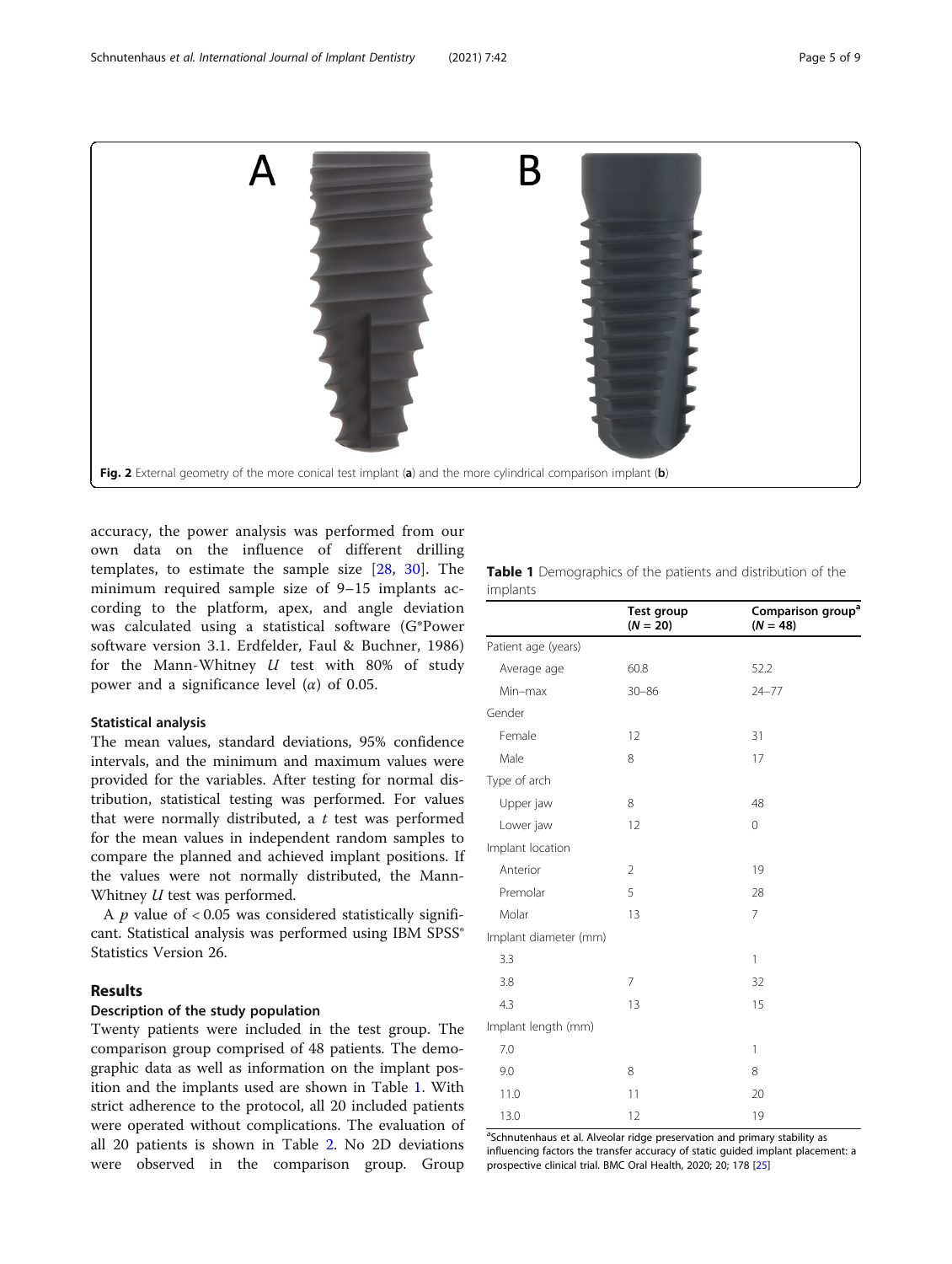|                                    | Test group<br>$N = 20$ |               | Comparison group<br>$N = 48$ |             | Group comparison<br>p value |               |                      |
|------------------------------------|------------------------|---------------|------------------------------|-------------|-----------------------------|---------------|----------------------|
|                                    | Mean (SD)              | 95% CI        | Min-max                      | Mean (SD)   | 95% CI                      | Min-max       |                      |
| Deviation at implant shoulder (mm) |                        |               |                              |             |                             |               |                      |
| 3D                                 | 0.94(0.53)             | $0.69 - 1.19$ | $0.15 - 2.15$                | 0.66(0.30)  | $0.58 - 0.75$               | $0.18 - 1.66$ | $0.024^{\circ}$      |
| Mesiodistal                        | 0.27(0.25)             | $0.15 - 0.39$ | $0.04 - 1.00$                |             |                             |               |                      |
| Buccolingual                       | 0.42(0.33)             | $0.26 - 0.57$ | $0.01 - 1.11$                |             |                             |               |                      |
| Apicocoronal                       | 0.68(0.55)             | $0.43 - 0.95$ | $0.01 - 1.92$                | 0.28(0.27)  | $0.20 - 0.36$               | $0.00 - 1.40$ | $0.002$ <sup>a</sup> |
| Deviation at implant apex (mm)     |                        |               |                              |             |                             |               |                      |
| 3D                                 | 1.36(0.62)             | $1.05 - 1.64$ | $0.31 - 2.92$                | 1.36 (0.65) | $1.17 - 1.55$               | $0.26 - 3.50$ | 0.682                |
| Mesiodistal                        | 0.67(0.53)             | $0.43 - 0.92$ | $0.07 - 2.00$                |             |                             |               |                      |
| Buccolingual                       | 0.74(0.56)             | $0.47 - 1.00$ | $0.06 - 1.87$                |             |                             |               |                      |
| Apicocoronal                       | 0.67(0.51)             | $0.43 - 0.91$ | $0.10 - 2.06$                |             |                             |               |                      |
| Angular deviation (degree)         | 4.1(2.3)               | $3.0 - 5.2$   | $0.4 - 10.0$                 | 4.0(2.1)    | $3.4 - 4.6$                 | $0.4 - 11.1$  | 0.916                |

<span id="page-5-0"></span>

| <b>Table 2</b> Deviations between the planned and actually achieved implant positions |  |  |  |
|---------------------------------------------------------------------------------------|--|--|--|
|---------------------------------------------------------------------------------------|--|--|--|

Group comparison between the test and comparison group using the Mann-Whitney U test with a p value < 0.05 (bold with <sup>a</sup>)

comparison was performed using Mann-Whitney U test, as there was no normal distribution.

The evaluation of implants in their respective groups showed significant deviations in the apicocoronal direction with associated 3D deviation on the shoulder (Fig. 3). There were no significant differences in angular deviation

The evaluation of the 2D deviations in the mesiodistal and buccolingual directions of the test group resulted in mean values of 0.27 mm and 0.42 mm, respectively at the shoulder, and 0.67 mm and 0.74 mm, respectively at

the apex. The deviations in the mesiodistal and buccolingual directions were not significantly different.

The subsequent calculation of the sample size resulted in a necessary implant count of 136 implants for 3D deviation in the apicocoronal direction. No sample size could be calculated for 3D deviation at the apex and angular deviation since the effect size was < 0.00001.

#### **Discussion**

As an option for computer-assisted surgery, templateguided implant placement is an established procedure.

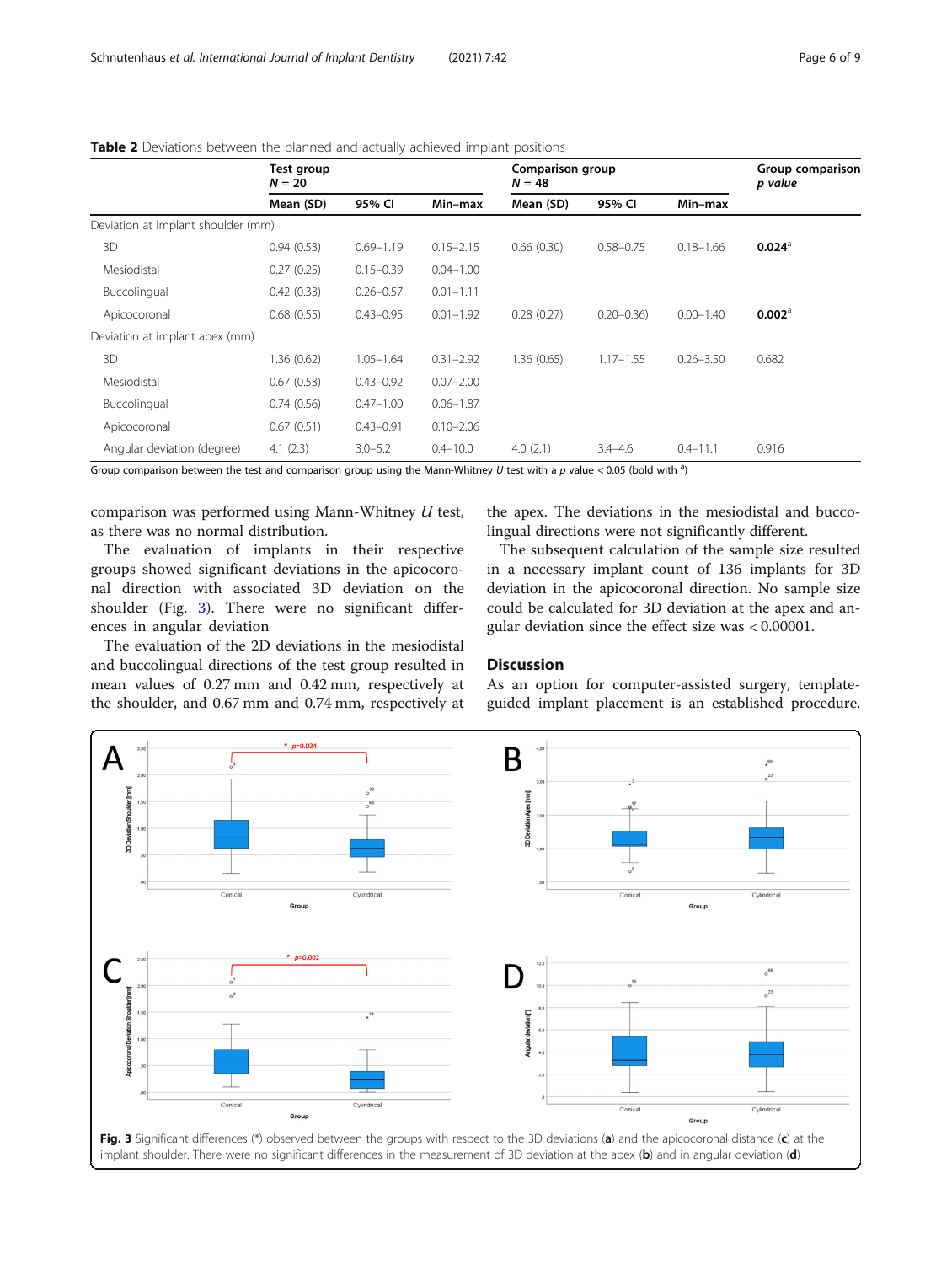The existing literature shows that template-guided implant procedure is superior to free hand implant placement. In a clinical study by Vercruysen et al., various template-guided procedures were examined in comparison to the freehand method [[7\]](#page-7-0). With the freehand implant procedure, significantly higher deviations were found averaging 2.77 mm (range 0.33–8.34 mm) at the implant shoulder, 2.91 mm (range 0.53–7.37 mm) at the apex, and 9.92° (range 1.45°–27.76°) for angular deviation. Another clinical study by Varga et al. observed a mean deviation of 1.82 mm (range 0.56–5.38 mm) at the implant shoulder, 2.43 mm (range 0.54–4.83 mm) at the apex, and an angular deviation of 7.03° (range 0.71°– 21.30°) in freehand implant bed preparations [[9\]](#page-7-0). Further comparative clinical studies on freehand and computerassisted procedures consistently showed significant differences in all parameters of accuracy and a large range between the minimum and maximum values [\[5](#page-7-0), [9,](#page-7-0) [31](#page-8-0), [32\]](#page-8-0). In particular, a higher number of deviations in the angular dimensions were found in the clinical studies. For example, Aydemir and Arisan observed a mean deviation of 10.04° with a range of 2.19–20.42° when using the freehand method [[33](#page-8-0)].

The transfer of virtually planned implants to the real situation is possible with template-guided procedures with a high degree of accuracy from a clinical point of view. This accuracy cannot be achieved with partially guided insertions (e.g., guided pilot drilling) and freehand implant placements [[34](#page-8-0)]. In a systematic review by Tahmaseb et al., a mean deviation of 1.2 mm at the implant exit point, 1.4 mm at the apex, and a mean angular deviation of 3.5° were reported [[8\]](#page-7-0). Similar values can be found in the systematic review and meta-analysis by Bover-Ramos et al. [[35](#page-8-0)]. They observed values of 1.08 mm at the shoulder, 1.35 mm at the apex, and an angular deviation of 3.62°. The respective accuracies achieved in the present study fit into this order of magnitude. Numerous other studies have shown similar results. Thus, it can be stated that precision is inherently limited in the system. The surgeon must bear this in mind when planning for implant placement [[36\]](#page-8-0). The mean deviations achieved at the implant exit point and angle influence the predictability of prosthetic restoration.

The values that can be achieved with a templateguided procedure are considerably more precise and, above all, show a lower scattering of the measurement values. Even if such good accuracy can be achieved in the clinical context with the values showing little variation between the individual systems, it is important to consider other influencing factors.

The manufacturing process for the drilling template can have an impact on the accuracy of the implant placement. As observed in several in vitro studies, templates from different 3D printers led to significant differences in the accuracy of the placed implants [[11](#page-7-0), [37\]](#page-8-0). However, another study using templates from different printers did not demonstrate any significant differences [\[38](#page-8-0)]. In a study on the influence of two different printing materials for templates, no significant differences were found [[13\]](#page-7-0). An in vitro study by Henprasert et al. showed that the fabrication of the template in an additive or subtractive process had no influence on the implant position [\[12](#page-7-0)]. In contrast, Abduo and Lau demonstrated that templates produced through subtractive manufacturing led to more precise results [\[39\]](#page-8-0). The template design also influences the accuracy of implant position; in a clinical study, significantly lower deviations in the implant positions were measured in a system with two guide sleeves compared to the known mean values from the reviews [[30](#page-8-0)].

Putra et al. showed that bone density has a significant influence on accuracy. With lower bone density, a higher deviation was observed in the implant positions [\[24](#page-8-0)]. This finding can be corroborated by another study which demonstrated that reduction in primary stability resulted in lower accuracy  $[25]$  $[25]$  $[25]$ . Regarding the position of the edentulous space in different configurations of residual dentition, the comparison of the free-end situation with gaps in teeth showed no influence on the accuracy [\[26](#page-8-0)]. In an in vitro study by Abdou and Lau, implant location exhibited no influence on the accuracy of fully guided protocol. There was no decrease in the achieved accuracy, whether it was an anterior implant or posterior implant [\[40](#page-8-0)].

The type of drill sleeve has an influence on the accuracy of the implant position. A normal template with a guide sleeve height of 5 mm or less can introduce large deviations in implantation, resulting in significant levels of inaccuracy [\[17](#page-8-0)]. Tallarico et al. showed that open sleeves resulted in poor accuracy compared to closed sleeves. It could also be determined that conventional templates with metallic sleeves produced less precise results than surgical templates that only had the guide in the 3D printed template material  $[18]$  $[18]$ . Only few studies have investigated the implant system has only been investigated in a few studies as a cofactor for precision. For example, Yeung et al. found significant angular deviations and vertical deviations in an in vitro study using three different implant systems [[27\]](#page-8-0). In particular, high and clinically relevant deviations in the vertical dimension were determined in this study. This is in line with the results of the clinical study presented here.

The present study shows that macro design can influence the accuracy of implant placement. Based on clinical observations, this can be interpreted through different preparation methods of the implant bed. It turns out that the drilling protocol is dependent on the implant system. During the preparation of the osteotomy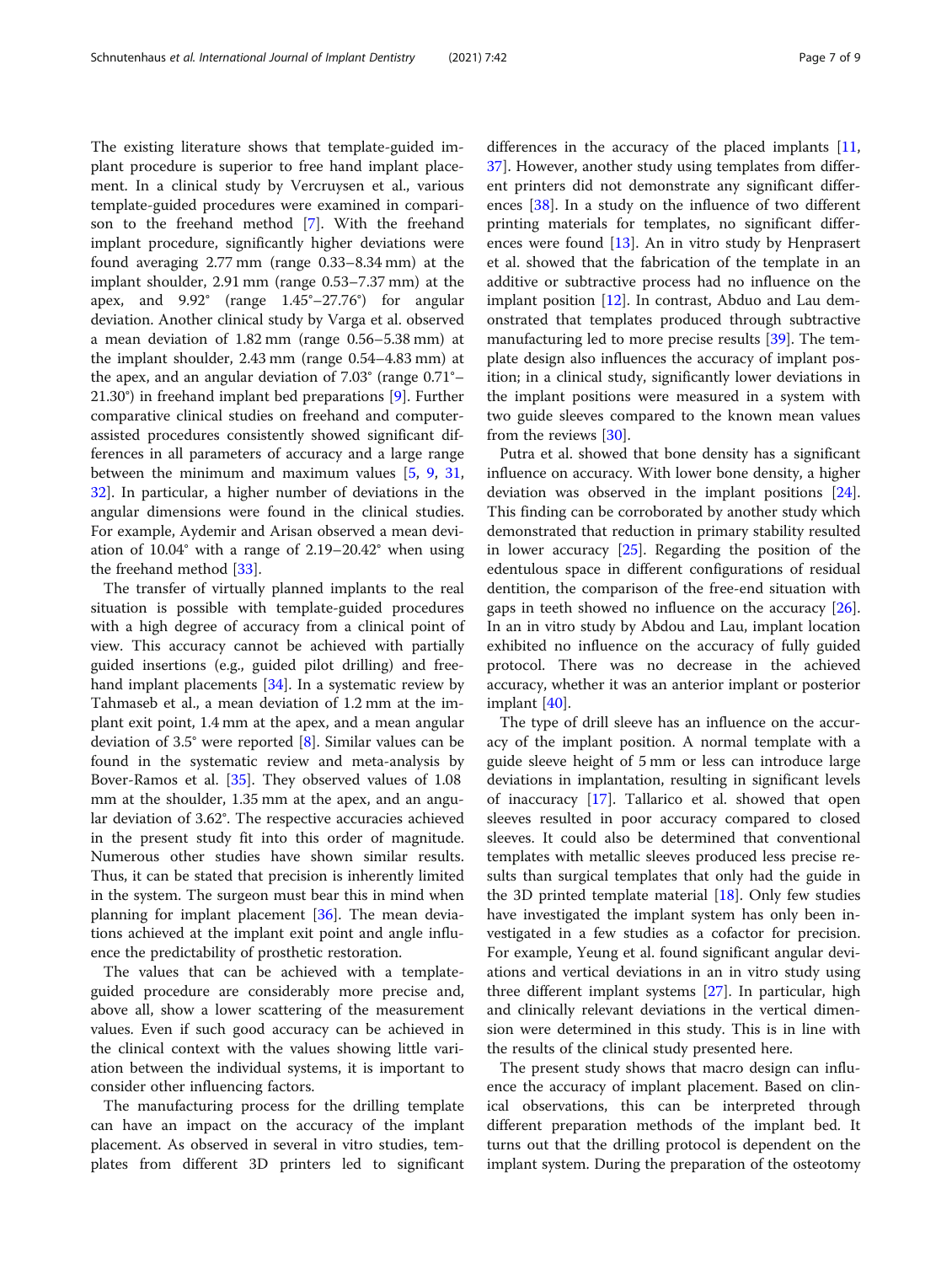<span id="page-7-0"></span>of the test implant, an additional preparation was performed with a dense bone drill or thread cutter.

With this finding, a learning curve of the user for each implant system is to be expected again, which will lead to an increased accuracy in the vertical offset. An adaptation of the drilling protocol or drill sequences can also result in increased accuracy in the apicocoronal direction. Clinical investigations on the effect of different implant systems on accuracy appear to make sense from the present investigation. However, these studies on the factors of accuracy are still underrepresented. The present research is intended as a contribution to these studies.

#### Conclusions

Template-guided implant placement is a proven procedure. The present study shows that there are only minor deviations between the planned and the achieved implant positions for implants with significantly different macro designs. Significant differences were found pertaining to deviation in height. The study had shown that the macro design of an implant has no influence on accuracy in all other directions. Furthermore, the values observed in this clinical study demonstrate that computer-assisted surgical procedures can be recommended from a prosthetic point of view.

#### Abbreviations

3D: Three dimensional; CBCT: Cone beam computed tomography; STL: Standard Tessellation Language

#### Acknowledgements

We thank stud. med. dent Maria Wagner for her support in the evaluation.

#### Authors' contributions

Conceptualization, SiS, CE, and HR; methodology, SiS, CE, and HR; software, SiS, HR; validation, SiS, CE, and HR; formal analysis, SiS; investigation, SiS; resources, SiS; data curation, SiS; writing—original draft preparation, SiS; writing—review and editing, CE and HR; visualization, SiS; supervision, HR; project administration, HR; funding acquisition, SiS All authors have made substantial contributions to the conception of the work and the interpretation of data and have drafted the work or substantively revised it. The authors have approved the submitted version and agreed to be personally accountable for the authors' own contributions and for ensuring that questions related to the accuracy or integrity of any part of the work, even those in which the authors were not personally involved are appropriately investigated, resolved, and documented in the

#### Funding

**literature** 

This work was supported by the Oral Reconstruction Foundation (Basel, Switzerland) as part of OR41305 - Part 2. The funding sponsors had no role in the design, execution, interpretation, or writing of the study.

#### Availability of data and materials

The datasets used and/or analyzed during the current study are available from the corresponding author upon reasonable request.

#### **Declarations**

#### Ethics approval and consent for participation

The study was registered with the German Register for Clinical Studies (DRKS-ID: DRKS000018939) prior to recruitment of patients, following approval by the responsible ethics committee of the State Medical Association of Baden-Württemberg, Germany (application no.: F2019-057-z).

#### Consent for publication

Written consent was obtained from all patients for this study.

#### Competing interests

Sigmar Schnutenhaus, Cornelia Edelmann, and Heike Rudolph declare that they have no competing interests.

#### Received: 6 January 2021 Accepted: 17 March 2021 Published online: 26 April 2021

#### References

- 1. Naziri E, Schramm A, Wilde F. Accuracy of computer-assisted implant placement with insertion templates. GMS Interdiscip Plast Reconstr Surg DGPW. 2016;5:Doc15.
- 2. Stefanelli LV, Mandelaris GA, DeGroot BS, Gambarini G, De Angelis F, Di Carlo S. Accuracy of a novel trace-registration method for dynamic navigation surgery. Int J Periodontics Restorative Dent. 2020;40(3):427–35. [https://doi.org/10.11607/prd.4420.](https://doi.org/10.11607/prd.4420)
- 3. Schnutenhaus S, Edelmann C, Knipper A, Luthardt RG. Accuracy of dynamic computer-assisted implant placement: a systematic review and metaanalysis of clinical and in vitro studies. J Clin Med. 2021;10(4):704. [https://](https://doi.org/10.3390/jcm10040704) [doi.org/10.3390/jcm10040704.](https://doi.org/10.3390/jcm10040704)
- 4. Behneke A, Burwinkel M, Behneke N. Factors influencing transfer accuracy of cone beam CT-derived template-based implant placement. Clin Oral Implants Res. 2012;23(4):416–23. [https://doi.org/10.1111/j.1600-](https://doi.org/10.1111/j.1600-0501.2011.02337.x) [0501.2011.02337.x](https://doi.org/10.1111/j.1600-0501.2011.02337.x).
- 5. Nickenig HJ, Wichmann M, Hamel J, Schlegel KA, Eitner S. Evaluation of the difference in accuracy between implant placement by virtual planning data and surgical guide templates versus the conventional free-hand method - a combined in vivo - in vitro technique using cone-beam CT (Part II). J Craniomaxillofac Surg. 2010;38(7):488–93. [https://doi.org/10.1016/j.jcms.2009.10.023.](https://doi.org/10.1016/j.jcms.2009.10.023)
- Vercruyssen M, Coucke W, Naert I, Jacobs R, Teughels W, Quirynen M. Depth and lateral deviations in guided implant surgery: an RCT comparing guided surgery with mental navigation or the use of a pilot-drill template. Clin Oral Implants Res. 2015;26(11):1315–20. [https://doi.org/10.1111/clr.12460.](https://doi.org/10.1111/clr.12460)
- 7. Vercruyssen M, Cox C, Coucke W, Naert I, Jacobs R, Quirynen M. A randomized clinical trial comparing guided implant surgery (bone- or mucosa-supported) with mental navigation or the use of a pilot-drill template. J Clin Periodontol. 2014;41(7):717–23. [https://doi.org/10.1111/](https://doi.org/10.1111/jcpe.12231) [jcpe.12231.](https://doi.org/10.1111/jcpe.12231)
- 8. Tahmaseb A, Wu V, Wismeijer D, Coucke W, Evans C. The accuracy of static computer-aided implant surgery: a systematic review and metaanalysis. Clin Oral Implants Res. 2018;29(Suppl 16):416–35. [https://doi.](https://doi.org/10.1111/clr.13346) [org/10.1111/clr.13346.](https://doi.org/10.1111/clr.13346)
- 9. Varga E Jr, Antal M, Major L, Kiscsatari R, Braunitzer G, Piffko J. Guidance means accuracy: a randomized clinical trial on freehand versus guided dental implantation. Clin Oral Implants Res. 2020;31(5):417–30. [https://doi.](https://doi.org/10.1111/clr.13578) [org/10.1111/clr.13578.](https://doi.org/10.1111/clr.13578)
- 10. Younes F, Cosyn J, De Bruyckere T, Cleymaet R, Bouckaert E, Eghbali A. A randomized controlled study on the accuracy of free-handed, pilot-drill guided and fully guided implant surgery in partially edentulous patients. J Clin Periodontol. 2018;45(6):721–32. <https://doi.org/10.1111/jcpe.12897>.
- 11. Gjelvold B, Mahmood DJH, Wennerberg A. Accuracy of surgical guides from 2 different desktop 3D printers for computed tomography-guided surgery. J Prosthet Dent. 2019;121(3):498–503. [https://doi.org/10.1016/j.](https://doi.org/10.1016/j.prosdent.2018.08.009) [prosdent.2018.08.009](https://doi.org/10.1016/j.prosdent.2018.08.009).
- 12. Henprasert P, Dawson DV, El-Kerdani T, Song X, Couso-Queiruga E, Holloway JA. Comparison of the accuracy of implant position using surgical guides fabricated by additive and subtractive techniques. J Prosthodont. 2020;29(6):534–41. <https://doi.org/10.1111/jopr.13161>.
- 13. Pieralli S, Spies BC, Hromadnik V, Nicic R, Beuer F, Wesemann C. How accurate is oral implant installation using surgical guides printed from a